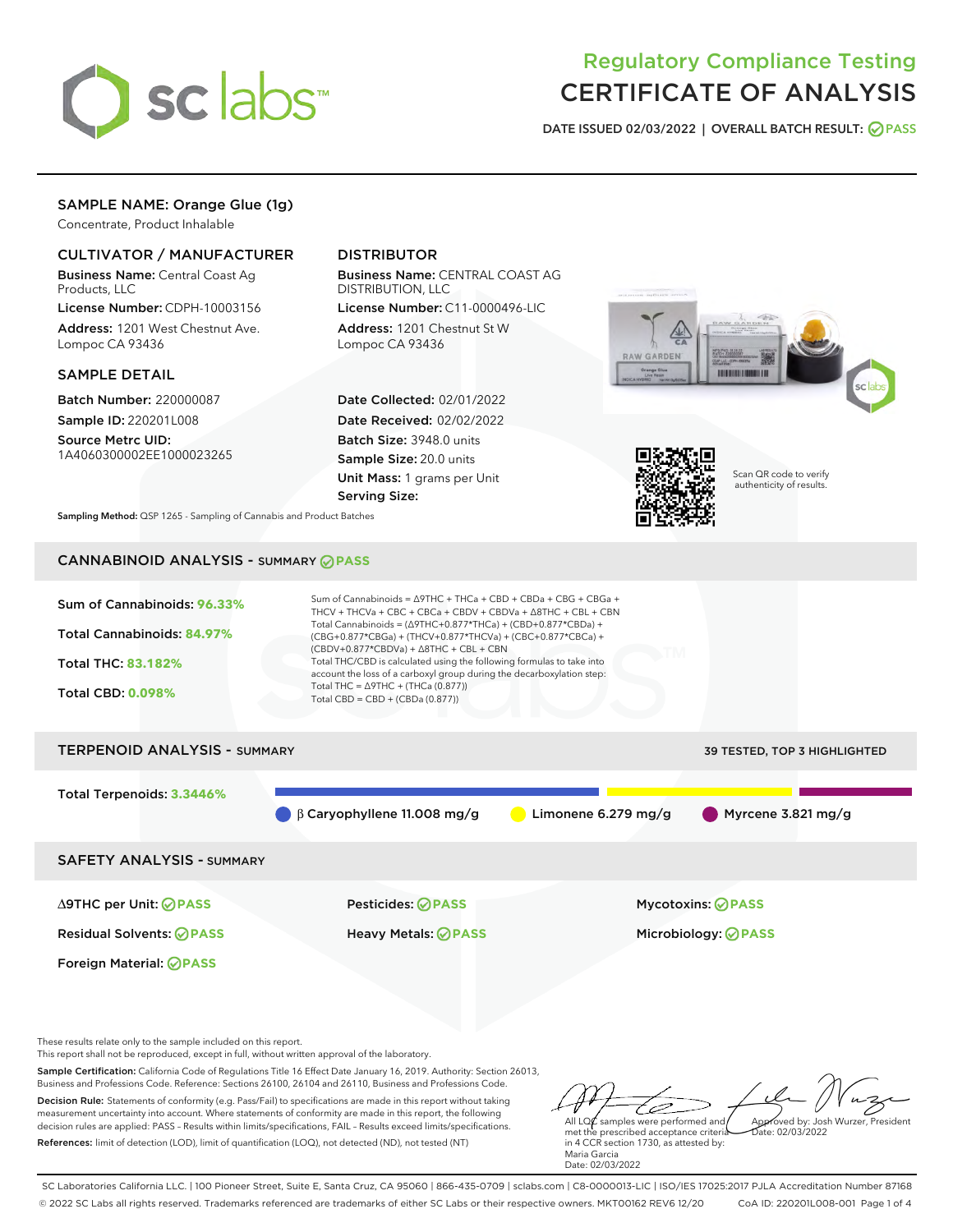



ORANGE GLUE (1G) | DATE ISSUED 02/03/2022 | OVERALL BATCH RESULT:  $\bigcirc$  PASS

### CANNABINOID TEST RESULTS - 02/02/2022 2 PASS

Tested by high-performance liquid chromatography with diode-array detection (HPLC-DAD). **Method:** QSP 1157 - Analysis of Cannabinoids by HPLC-DAD

#### TOTAL CANNABINOIDS: **84.97%**

Total Cannabinoids (Total THC) + (Total CBD) + (Total CBG) + (Total THCV) + (Total CBC) + (Total CBDV) + ∆8THC + CBL + CBN

TOTAL THC: **83.182%** Total THC (∆9THC+0.877\*THCa)

TOTAL CBD: **0.098%**

Total CBD (CBD+0.877\*CBDa)

TOTAL CBG: 0.88% Total CBG (CBG+0.877\*CBGa)

TOTAL THCV: 0.382% Total THCV (THCV+0.877\*THCVa)

TOTAL CBC: 0.43% Total CBC (CBC+0.877\*CBCa)

TOTAL CBDV: ND Total CBDV (CBDV+0.877\*CBDVa)

| <b>COMPOUND</b>            | LOD/LOQ<br>(mg/g) | <b>MEASUREMENT</b><br><b>UNCERTAINTY</b><br>(mg/g) | <b>RESULT</b><br>(mg/g) | <b>RESULT</b><br>(%) |
|----------------------------|-------------------|----------------------------------------------------|-------------------------|----------------------|
| <b>THCa</b>                | 0.05/0.14         | ±23.269                                            | 905.41                  | 90.541               |
| <b>A9THC</b>               | 0.06 / 0.26       | ±1.300                                             | 37.78                   | 3.778                |
| <b>CBGa</b>                | 0.1 / 0.2         | $\pm 0.42$                                         | 8.1                     | 0.81                 |
| <b>THCVa</b>               | 0.07/0.20         | ±0.208                                             | 4.36                    | 0.436                |
| <b>CBCa</b>                | 0.07 / 0.28       | ±0.210                                             | 4.30                    | 0.430                |
| <b>CBG</b>                 | 0.06/0.19         | ±0.069                                             | 1.74                    | 0.174                |
| <b>CBDa</b>                | 0.02/0.19         | ±0.033                                             | 1.12                    | 0.112                |
| <b>CBC</b>                 | 0.2 / 0.5         | ±0.01                                              | 0.5                     | 0.05                 |
| $\triangle$ 8THC           | 0.1 / 0.4         | N/A                                                | <b>ND</b>               | <b>ND</b>            |
| <b>THCV</b>                | 0.1 / 0.2         | N/A                                                | <b>ND</b>               | <b>ND</b>            |
| <b>CBD</b>                 | 0.07/0.29         | N/A                                                | <b>ND</b>               | <b>ND</b>            |
| <b>CBDV</b>                | 0.04 / 0.15       | N/A                                                | <b>ND</b>               | <b>ND</b>            |
| <b>CBDVa</b>               | 0.03 / 0.53       | N/A                                                | <b>ND</b>               | <b>ND</b>            |
| <b>CBL</b>                 | 0.06 / 0.24       | N/A                                                | <b>ND</b>               | <b>ND</b>            |
| <b>CBN</b>                 | 0.1/0.3           | N/A                                                | <b>ND</b>               | <b>ND</b>            |
| <b>SUM OF CANNABINOIDS</b> |                   |                                                    | 963.3 mg/g              | 96.33%               |

#### **UNIT MASS: 1 grams per Unit**

| ∆9THC per Unit                         | 1100 per-package limit | 37.78 mg/unit  | <b>PASS</b> |
|----------------------------------------|------------------------|----------------|-------------|
| <b>Total THC per Unit</b>              |                        | 831.82 mg/unit |             |
| <b>CBD</b> per Unit                    |                        | <b>ND</b>      |             |
| <b>Total CBD per Unit</b>              |                        | $0.98$ mg/unit |             |
| <b>Sum of Cannabinoids</b><br>per Unit |                        | 963.3 mg/unit  |             |
| <b>Total Cannabinoids</b><br>per Unit  |                        | 849.7 mg/unit  |             |

# TERPENOID TEST RESULTS - 02/02/2022

Terpene analysis utilizing gas chromatography-flame ionization detection (GC-FID). **Method:** QSP 1192 - Analysis of Terpenoids by GC-FID

| <b>COMPOUND</b>           | LOD/LOQ<br>(mg/g) | <b>MEASUREMENT</b><br><b>UNCERTAINTY</b><br>(mg/g) | <b>RESULT</b><br>(mg/g)                          | <b>RESULT</b><br>(%) |
|---------------------------|-------------------|----------------------------------------------------|--------------------------------------------------|----------------------|
| $\beta$ Caryophyllene     | 0.004 / 0.012     | ±0.3919                                            | 11.008                                           | 1.1008               |
| Limonene                  | 0.005 / 0.016     | ±0.0898                                            | 6.279                                            | 0.6279               |
| <b>Myrcene</b>            | 0.008 / 0.025     | ±0.0493                                            | 3.821                                            | 0.3821               |
| $\alpha$ Humulene         | 0.009 / 0.029     | ±0.1081                                            | 3.367                                            | 0.3367               |
| Linalool                  | 0.009 / 0.032     | ±0.0667                                            | 1.754                                            | 0.1754               |
| $\alpha$ Bisabolol        | 0.008 / 0.026     | ±0.0580                                            | 1.086                                            | 0.1086               |
| trans- $\beta$ -Farnesene | 0.008 / 0.025     | ±0.0381                                            | 1.073                                            | 0.1073               |
| Terpineol                 | 0.016 / 0.055     | ±0.0498                                            | 0.811                                            | 0.0811               |
| Fenchol                   | 0.010 / 0.034     | ±0.0304                                            | 0.786                                            | 0.0786               |
| Nerolidol                 | 0.009 / 0.028     | ±0.0481                                            | 0.765                                            | 0.0765               |
| $\beta$ Pinene            | 0.004 / 0.014     | ±0.0080                                            | 0.696                                            | 0.0696               |
| $\alpha$ Pinene           | 0.005 / 0.017     | ±0.0041                                            | 0.479                                            | 0.0479               |
| Terpinolene               | 0.008 / 0.026     | ±0.0097                                            | 0.472                                            | 0.0472               |
| Ocimene                   | 0.011 / 0.038     | ±0.0091                                            | 0.283                                            | 0.0283               |
| <b>Borneol</b>            | 0.005 / 0.016     | ±0.0088                                            | 0.210                                            | 0.0210               |
| Caryophyllene<br>Oxide    | 0.010 / 0.033     | ±0.0093                                            | 0.202                                            | 0.0202               |
| Guaiol                    | 0.009 / 0.030     | ±0.0055                                            | 0.116                                            | 0.0116               |
| Valencene                 | 0.009 / 0.030     | ±0.0068                                            | 0.098                                            | 0.0098               |
| Camphene                  | 0.005 / 0.015     | ±0.0009                                            | 0.080                                            | 0.0080               |
| Fenchone                  | 0.009 / 0.028     | ±0.0017                                            | 0.060                                            | 0.0060               |
| $\alpha$ Phellandrene     | 0.006 / 0.020     | N/A                                                | <loq< th=""><th><loq< th=""></loq<></th></loq<>  | <loq< th=""></loq<>  |
| 3 Carene                  | 0.005 / 0.018     | N/A                                                | <loq< th=""><th><loq< th=""></loq<></th></loq<>  | <loq< th=""></loq<>  |
| $\alpha$ Terpinene        | 0.005 / 0.017     | N/A                                                | <loq< th=""><th><loq< th=""></loq<></th></loq<>  | <loq< th=""></loq<>  |
| Sabinene Hydrate          | 0.006 / 0.022     | N/A                                                | <loq< th=""><th><math>&lt;</math>LOQ</th></loq<> | $<$ LOQ              |
| Sabinene                  | 0.004 / 0.014     | N/A                                                | <b>ND</b>                                        | ND                   |
| p-Cymene                  | 0.005 / 0.016     | N/A                                                | <b>ND</b>                                        | ND                   |
| Eucalyptol                | 0.006 / 0.018     | N/A                                                | ND                                               | <b>ND</b>            |
| $\gamma$ Terpinene        | 0.006 / 0.018     | N/A                                                | <b>ND</b>                                        | <b>ND</b>            |
| (-)-Isopulegol            | 0.005 / 0.016     | N/A                                                | ND                                               | <b>ND</b>            |
| Camphor                   | 0.006 / 0.019     | N/A                                                | <b>ND</b>                                        | <b>ND</b>            |
| Isoborneol                | 0.004 / 0.012     | N/A                                                | ND                                               | ND                   |
| Menthol                   | 0.008 / 0.025     | N/A                                                | ND                                               | ND                   |
| Nerol                     | 0.003 / 0.011     | N/A                                                | <b>ND</b>                                        | ND                   |
| Citronellol               | 0.003 / 0.010     | N/A                                                | <b>ND</b>                                        | ND                   |
| R-(+)-Pulegone            | 0.003 / 0.011     | N/A                                                | ND                                               | ND                   |
| Geraniol                  | 0.002 / 0.007     | N/A                                                | ND                                               | ND                   |
| <b>Geranyl Acetate</b>    | 0.004 / 0.014     | N/A                                                | <b>ND</b>                                        | <b>ND</b>            |
| $\alpha$ Cedrene          | 0.005 / 0.016     | N/A                                                | ND                                               | ND                   |
| Cedrol                    | 0.008 / 0.027     | N/A                                                | <b>ND</b>                                        | ND                   |
| <b>TOTAL TERPENOIDS</b>   |                   |                                                    | 33.446 mg/g                                      | 3.3446%              |

SC Laboratories California LLC. | 100 Pioneer Street, Suite E, Santa Cruz, CA 95060 | 866-435-0709 | sclabs.com | C8-0000013-LIC | ISO/IES 17025:2017 PJLA Accreditation Number 87168 © 2022 SC Labs all rights reserved. Trademarks referenced are trademarks of either SC Labs or their respective owners. MKT00162 REV6 12/20 CoA ID: 220201L008-001 Page 2 of 4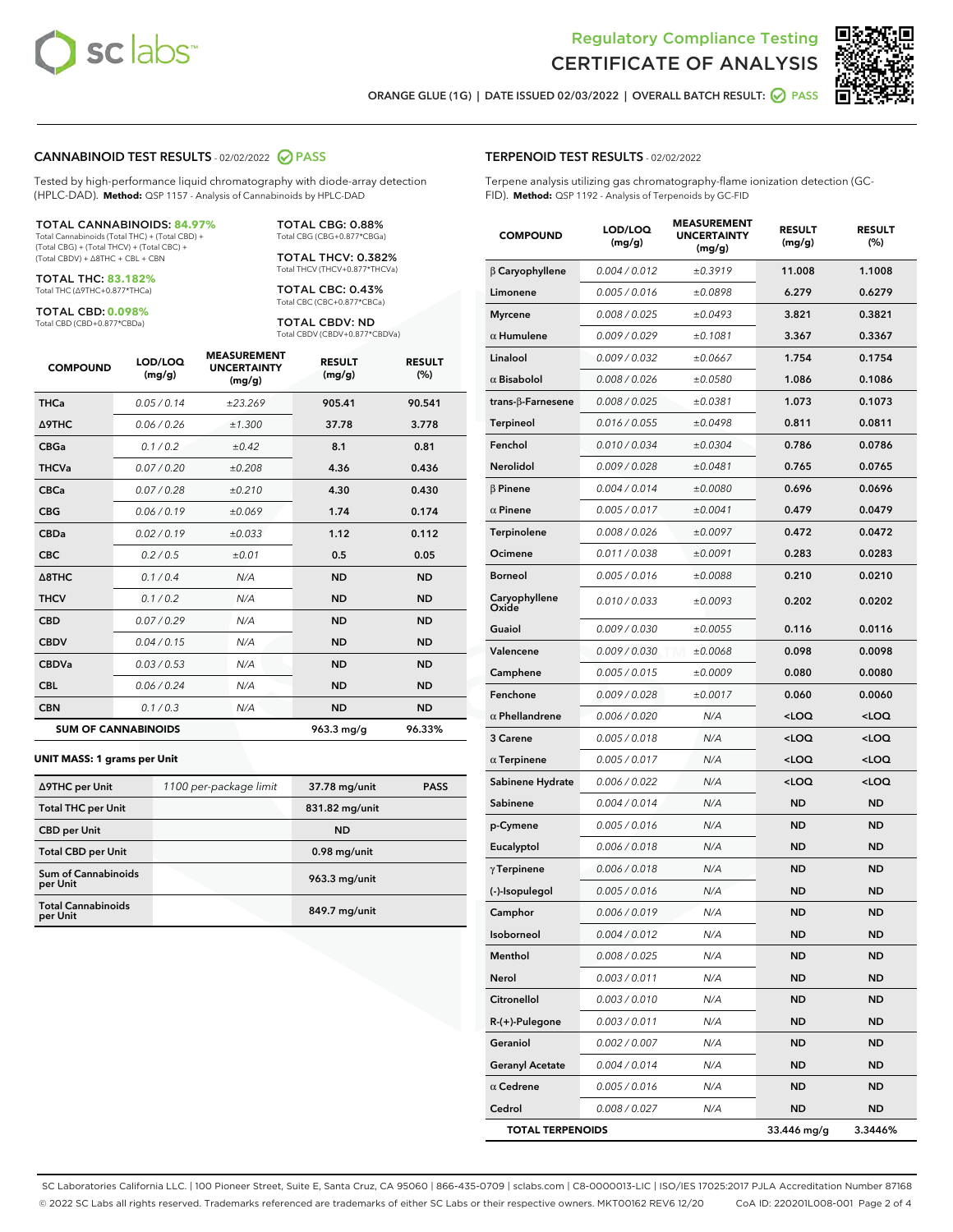



ORANGE GLUE (1G) | DATE ISSUED 02/03/2022 | OVERALL BATCH RESULT:  $\bigcirc$  PASS

# CATEGORY 1 PESTICIDE TEST RESULTS - 02/03/2022 2 PASS

Pesticide and plant growth regulator analysis utilizing high-performance liquid chromatography-mass spectrometry (HPLC-MS) or gas chromatography-mass spectrometry (GC-MS). \*GC-MS utilized where indicated. **Method:** QSP 1212 - Analysis of Pesticides and Mycotoxins by LC-MS or QSP 1213 - Analysis of Pesticides by GC-MS

| <b>COMPOUND</b>             | LOD/LOQ<br>$(\mu g/g)$ | <b>ACTION</b><br><b>LIMIT</b><br>$(\mu g/g)$ | <b>MEASUREMENT</b><br><b>UNCERTAINTY</b><br>$(\mu g/g)$ | <b>RESULT</b><br>$(\mu g/g)$ | <b>RESULT</b> |
|-----------------------------|------------------------|----------------------------------------------|---------------------------------------------------------|------------------------------|---------------|
| Aldicarb                    | 0.03/0.08              | $>$ LOD                                      | N/A                                                     | <b>ND</b>                    | <b>PASS</b>   |
| Carbofuran                  | 0.02 / 0.05            | $\ge$ LOD                                    | N/A                                                     | <b>ND</b>                    | <b>PASS</b>   |
| Chlordane*                  | 0.03/0.08              | $>$ LOD                                      | N/A                                                     | <b>ND</b>                    | <b>PASS</b>   |
| Chlorfenapyr*               | 0.03/0.10              | $\ge$ LOD                                    | N/A                                                     | <b>ND</b>                    | <b>PASS</b>   |
| Chlorpyrifos                | 0.02 / 0.06            | $\ge$ LOD                                    | N/A                                                     | <b>ND</b>                    | <b>PASS</b>   |
| Coumaphos                   | 0.02 / 0.07            | $\ge$ LOD                                    | N/A                                                     | <b>ND</b>                    | <b>PASS</b>   |
| Daminozide                  | 0.02 / 0.07            | $\ge$ LOD                                    | N/A                                                     | <b>ND</b>                    | <b>PASS</b>   |
| <b>DDVP</b><br>(Dichlorvos) | 0.03/0.09              | $\ge$ LOD                                    | N/A                                                     | <b>ND</b>                    | <b>PASS</b>   |
| <b>Dimethoate</b>           | 0.03/0.08              | $\ge$ LOD                                    | N/A                                                     | <b>ND</b>                    | <b>PASS</b>   |
| Ethoprop(hos)               | 0.03/0.10              | $\ge$ LOD                                    | N/A                                                     | <b>ND</b>                    | <b>PASS</b>   |
| Etofenprox                  | 0.02 / 0.06            | $\ge$ LOD                                    | N/A                                                     | <b>ND</b>                    | <b>PASS</b>   |
| Fenoxycarb                  | 0.03 / 0.08            | $\ge$ LOD                                    | N/A                                                     | <b>ND</b>                    | <b>PASS</b>   |
| Fipronil                    | 0.03/0.08              | $>$ LOD                                      | N/A                                                     | <b>ND</b>                    | <b>PASS</b>   |
| Imazalil                    | 0.02 / 0.06            | $\ge$ LOD                                    | N/A                                                     | <b>ND</b>                    | <b>PASS</b>   |
| Methiocarb                  | 0.02 / 0.07            | $\ge$ LOD                                    | N/A                                                     | <b>ND</b>                    | <b>PASS</b>   |
| Methyl<br>parathion         | 0.03/0.10              | $\ge$ LOD                                    | N/A                                                     | <b>ND</b>                    | <b>PASS</b>   |
| <b>Mevinphos</b>            | 0.03/0.09              | $\ge$ LOD                                    | N/A                                                     | <b>ND</b>                    | <b>PASS</b>   |
| Paclobutrazol               | 0.02 / 0.05            | $>$ LOD                                      | N/A                                                     | <b>ND</b>                    | <b>PASS</b>   |
| Propoxur                    | 0.03/0.09              | $\ge$ LOD                                    | N/A                                                     | <b>ND</b>                    | <b>PASS</b>   |
| Spiroxamine                 | 0.03 / 0.08            | $\ge$ LOD                                    | N/A                                                     | <b>ND</b>                    | <b>PASS</b>   |
| Thiacloprid                 | 0.03/0.10              | $\ge$ LOD                                    | N/A                                                     | <b>ND</b>                    | <b>PASS</b>   |
|                             |                        |                                              |                                                         |                              |               |

## CATEGORY 2 PESTICIDE TEST RESULTS - 02/03/2022 PASS

| <b>COMPOUND</b>          | LOD/LOO<br>$(\mu g/g)$ | <b>ACTION</b><br>LIMIT<br>$(\mu g/g)$ | <b>MEASUREMENT</b><br><b>UNCERTAINTY</b><br>$(\mu g/g)$ | <b>RESULT</b><br>$(\mu g/g)$ | <b>RESULT</b> |  |
|--------------------------|------------------------|---------------------------------------|---------------------------------------------------------|------------------------------|---------------|--|
| Abamectin                | 0.03/0.10              | 0.1                                   | N/A                                                     | <b>ND</b>                    | <b>PASS</b>   |  |
| Acephate                 | 0.02/0.07              | 0.1                                   | N/A                                                     | <b>ND</b>                    | <b>PASS</b>   |  |
| Acequinocyl              | 0.02/0.07              | 0.1                                   | N/A                                                     | <b>ND</b>                    | <b>PASS</b>   |  |
| Acetamiprid              | 0.02 / 0.05            | 0.1                                   | N/A                                                     | <b>ND</b>                    | <b>PASS</b>   |  |
| Azoxystrobin             | 0.02/0.07              | 0.1                                   | N/A                                                     | <b>ND</b>                    | <b>PASS</b>   |  |
| <b>Bifenazate</b>        | 0.01 / 0.04            | 0.1                                   | N/A                                                     | <b>ND</b>                    | <b>PASS</b>   |  |
| <b>Bifenthrin</b>        | 0.02/0.05              | 3                                     | N/A                                                     | <b>ND</b>                    | <b>PASS</b>   |  |
| <b>Boscalid</b>          | 0.03/0.09              | 0.1                                   | N/A                                                     | <b>ND</b>                    | <b>PASS</b>   |  |
| Captan                   | 0.19/0.57              | 0.7                                   | N/A                                                     | <b>ND</b>                    | <b>PASS</b>   |  |
| Carbaryl                 | 0.02/0.06              | 0.5                                   | N/A                                                     | <b>ND</b>                    | <b>PASS</b>   |  |
| Chlorantranilip-<br>role | 0.04/0.12              | 10                                    | N/A                                                     | <b>ND</b>                    | <b>PASS</b>   |  |
| Clofentezine             | 0.03/0.09              | 0.1                                   | N/A                                                     | <b>ND</b>                    | <b>PASS</b>   |  |

# CATEGORY 2 PESTICIDE TEST RESULTS - 02/03/2022 continued

| <b>COMPOUND</b>               | LOD/LOQ<br>(µg/g) | <b>ACTION</b><br><b>LIMIT</b><br>$(\mu g/g)$ | <b>MEASUREMENT</b><br><b>UNCERTAINTY</b><br>(µg/g) | <b>RESULT</b><br>(µg/g) | <b>RESULT</b> |
|-------------------------------|-------------------|----------------------------------------------|----------------------------------------------------|-------------------------|---------------|
| Cyfluthrin                    | 0.12 / 0.38       | $\overline{c}$                               | N/A                                                | <b>ND</b>               | <b>PASS</b>   |
| Cypermethrin                  | 0.11 / 0.32       | 1                                            | N/A                                                | <b>ND</b>               | <b>PASS</b>   |
| Diazinon                      | 0.02 / 0.05       | 0.1                                          | N/A                                                | <b>ND</b>               | <b>PASS</b>   |
| Dimethomorph                  | 0.03 / 0.09       | 2                                            | N/A                                                | <b>ND</b>               | <b>PASS</b>   |
| Etoxazole                     | 0.02 / 0.06       | 0.1                                          | N/A                                                | ND                      | <b>PASS</b>   |
| Fenhexamid                    | 0.03 / 0.09       | 0.1                                          | N/A                                                | ND                      | <b>PASS</b>   |
| Fenpyroximate                 | 0.02 / 0.06       | 0.1                                          | N/A                                                | ND                      | <b>PASS</b>   |
| Flonicamid                    | 0.03 / 0.10       | 0.1                                          | N/A                                                | ND                      | <b>PASS</b>   |
| Fludioxonil                   | 0.03 / 0.10       | 0.1                                          | N/A                                                | <b>ND</b>               | <b>PASS</b>   |
| Hexythiazox                   | 0.02 / 0.07       | 0.1                                          | N/A                                                | <b>ND</b>               | <b>PASS</b>   |
| Imidacloprid                  | 0.04 / 0.11       | 5                                            | N/A                                                | <b>ND</b>               | <b>PASS</b>   |
| Kresoxim-methyl               | 0.02 / 0.07       | 0.1                                          | N/A                                                | <b>ND</b>               | <b>PASS</b>   |
| Malathion                     | 0.03 / 0.09       | 0.5                                          | N/A                                                | <b>ND</b>               | <b>PASS</b>   |
| Metalaxyl                     | 0.02 / 0.07       | $\overline{2}$                               | N/A                                                | <b>ND</b>               | <b>PASS</b>   |
| Methomyl                      | 0.03/0.10         | 1                                            | N/A                                                | <b>ND</b>               | <b>PASS</b>   |
| Myclobutanil                  | 0.03 / 0.09       | 0.1                                          | N/A                                                | ND                      | <b>PASS</b>   |
| Naled                         | 0.02 / 0.07       | 0.1                                          | N/A                                                | ND                      | PASS          |
| Oxamyl                        | 0.04 / 0.11       | 0.5                                          | N/A                                                | <b>ND</b>               | <b>PASS</b>   |
| Pentachloronitro-<br>benzene* | 0.03/0.09         | 0.1                                          | N/A                                                | ND                      | <b>PASS</b>   |
| Permethrin                    | 0.04 / 0.12       | 0.5                                          | N/A                                                | ND                      | <b>PASS</b>   |
| Phosmet                       | 0.03 / 0.10       | 0.1                                          | N/A                                                | <b>ND</b>               | <b>PASS</b>   |
| Piperonylbu-<br>toxide        | 0.02 / 0.07       | 3                                            | N/A                                                | ND                      | PASS          |
| Prallethrin                   | 0.03 / 0.08       | 0.1                                          | N/A                                                | ND                      | <b>PASS</b>   |
| Propiconazole                 | 0.02 / 0.07       | 0.1                                          | N/A                                                | ND                      | PASS          |
| Pyrethrins                    | 0.04 / 0.12       | 0.5                                          | N/A                                                | <b>ND</b>               | <b>PASS</b>   |
| Pyridaben                     | 0.02 / 0.07       | 0.1                                          | N/A                                                | ND                      | PASS          |
| Spinetoram                    | 0.02 / 0.07       | 0.1                                          | N/A                                                | ND                      | <b>PASS</b>   |
| Spinosad                      | 0.02 / 0.07       | 0.1                                          | N/A                                                | <b>ND</b>               | <b>PASS</b>   |
| Spiromesifen                  | 0.02 / 0.05       | 0.1                                          | N/A                                                | ND                      | <b>PASS</b>   |
| Spirotetramat                 | 0.02 / 0.06       | 0.1                                          | N/A                                                | ND                      | <b>PASS</b>   |
| Tebuconazole                  | 0.02 / 0.07       | 0.1                                          | N/A                                                | ND                      | <b>PASS</b>   |
| Thiamethoxam                  | 0.03 / 0.10       | 5                                            | N/A                                                | ND                      | <b>PASS</b>   |
| Trifloxystrobin               | 0.03 / 0.08       | 0.1                                          | N/A                                                | <b>ND</b>               | PASS          |

SC Laboratories California LLC. | 100 Pioneer Street, Suite E, Santa Cruz, CA 95060 | 866-435-0709 | sclabs.com | C8-0000013-LIC | ISO/IES 17025:2017 PJLA Accreditation Number 87168 © 2022 SC Labs all rights reserved. Trademarks referenced are trademarks of either SC Labs or their respective owners. MKT00162 REV6 12/20 CoA ID: 220201L008-001 Page 3 of 4